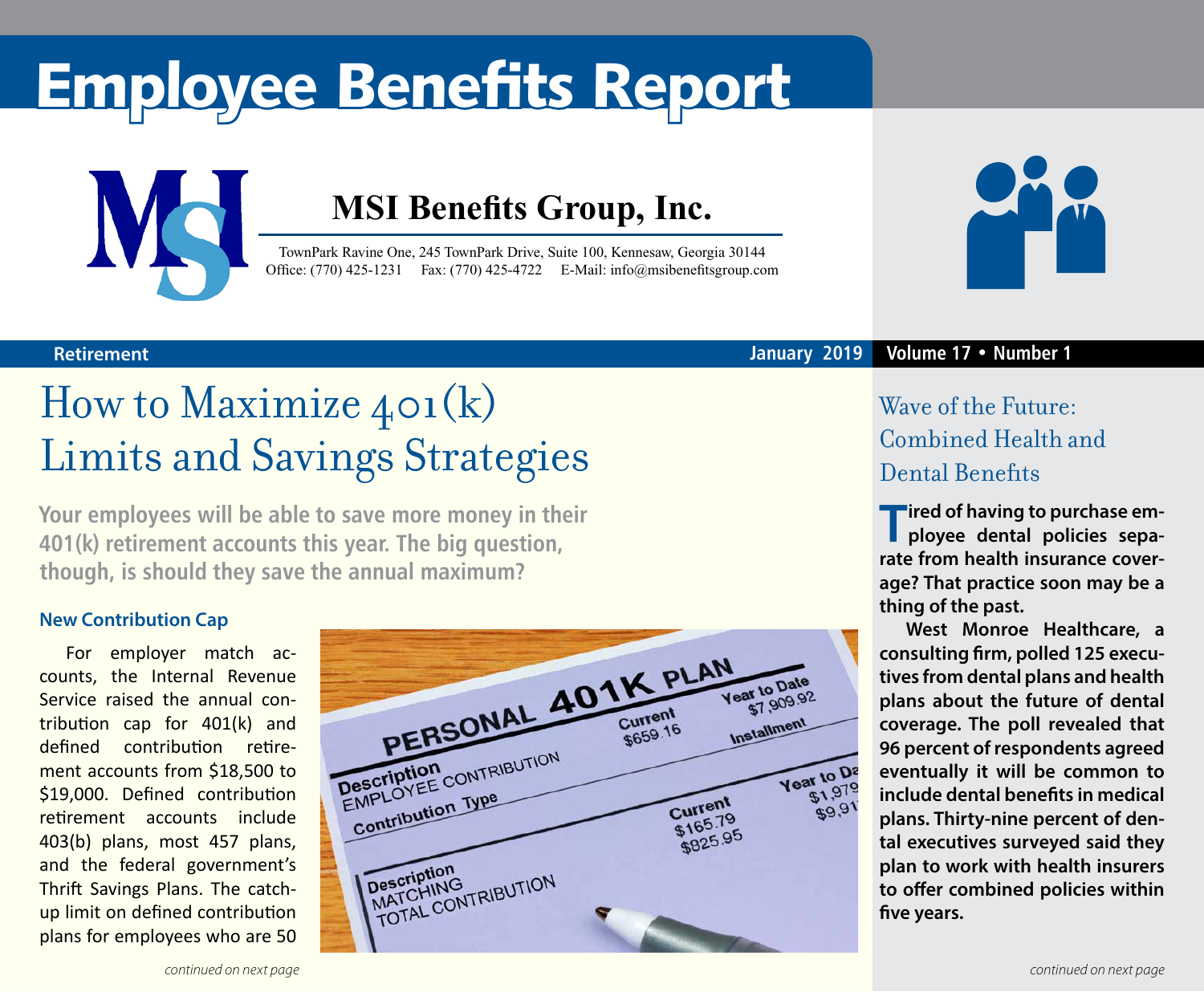#### **Retirement Employee Benefits Report •January 2019**

or older remains unchanged at \$6,000. That means employees age 50 and older can save as much as \$25,000 in their 401(k) plan each year.

An employee can defer \$19,000 of pretax earnings. There also is a \$56,000 limit (up from \$55,000) to how much employee and employer contributions and profit-sharing contributions can be made to defined contribution plans.

Families who qualify can claim a Saver's Credit on their tax return for the amount they save each year. The maximum amount that can be saved annually was increased \$1,000 for married couples to \$64,000; up \$750 to \$48,000 for heads of households; and up \$500 to \$32,000 for singles and single filers. The credit was formerly named the Retirement Savings Contributions Credit. It gives a special tax break to low- and moderateincome taxpayers who are saving for retirement.

#### **To Max Out or to Not Max Out**

Many retirement experts advise employees to "max out" their 401(k) contributions. Maxing out means contributing the maximum amount a person is allowed to save annually. This maximum amount does not include employer matching contributions, allocations of forfeitures or any mandatory contributions.

The question, then, is whether your employees should save that much. For example, assume an employee wants to contribute the 2018 maximum to their 401(k) for 30 years and they earned 7 percent returns on their investments. They would have a \$1.75 million nest egg — not including matching contributions. While anyone might be thrilled to have that much money, it's a lot to save each year and many people don't need that much.

On the other hand, a 40-year-old with no savings might want to max out their 401(k) contributions.

For most people, contributing 10 percent of their salary to a company's 401(k) or other retirement savings probably is enough if sustained throughout their career.

A study by the Center for Financial Security at the University of Wisconsin-Madison found that employees appreciate it when employers offer financial education as a way to make better financial decisions. According to the study, participants with access to an online financial program in the workplace increased their contributions to retirement accounts by an average of 40 percent.

Two common ways employers can provide financial assistance include offering:

- Managed accounts overseen by professionals or by an automated investment platform. According to *The Wall Street Journal*, managed accounts don't always mean better returns and may not be worth the expense.
- Target-dated funds  $-$  passively managed portfolios targeted to a certain year (usually the employee's retirement date). As the employee ages, assets are shifted from risky to more conservative.

Please contact us if we can be of any assistance. **O** 

**The federal government's growing interest in promoting good oral health as a way to improve overall health for Medicaid/Medicare recipients is one of the top reasons observers expect health care policies to one day include dental insurance.** 

**Improved technology, which makes it easier to share information and track benefits and payments, also is fueling interest in combined plans.**

**It's also much simpler for employers to manage one plan instead of several. In addition, 40 percent of those surveyed think employers want this because it's best for employees — particularly those who have human resource departments equipped to oversee multiple plans.**

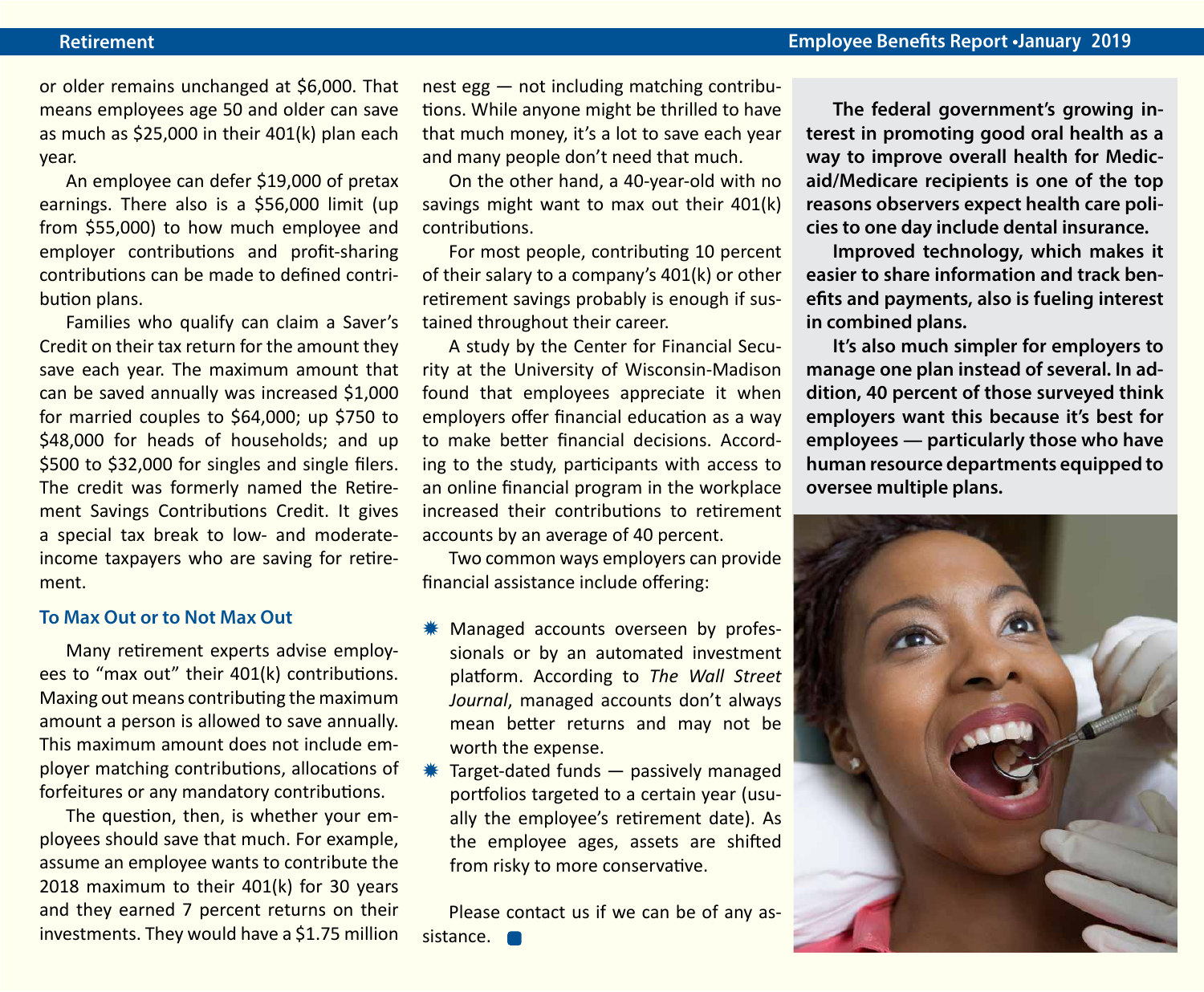### When it Pays for an Employer to be a Life Insurance Beneficiary

**Would your business take a financial hit if a key employee passed away? It's a concern for many employers.** 

That's why for some employers corporate-owned life in-<br>surance (COLI) makes a lot of sense — life insurance pur-<br>chased by a company on the life of an employee. When<br>the employee dies, the company receives the death ben-<br>e surance (COLI) makes a lot of sense — life insurance purchased by a company on the life of an employee. When the employee dies, the company receives the death benemployee leaves the firm  $-$  if the company continues to pay the premiums. COLI also may be written on a group of employees.

#### **Advantages**

COLI protects a business from the unexpected death of executives and other employees who are essential to the business' operation and whose absence could result in the loss of revenue and profits. It's also a way for a company to recoup the time and investment it has made in its vital employees. Or it may be used to redeem shares of company stock held by the deceased, such as with a closely held business.

Any money a company receives as the beneficiary is tax-free, as long as the insured employee qualifies as a company director or meets the Internal Revenue Service's definition of a highly-compensated employee. Another financial benefit is that an employer can withdraw some or all of the built-up cash value or borrow against it to purchase employee benefit plans. Plans can be non-qualified executive health plans or deferred compensation plans. An employer also can take out loans through the policy for non-benefit related items.

Unfortunately, premiums paid for the policy are not tax deductible.

#### **The "Mechanics"**

If you decide to purchase COLI, you must choose either whole life or universal life insurance. With whole life, you are paid a death ben-



efit and the policy accumulates a cash value, which you can use to withdraw funds or borrow against. Universal life is permanent life insurance with an investment savings element and low premiums, similar to term life insurance.

The premium you pay for coverage includes the death benefit and administrative expenses, plus the savings account, which consists of funds invested in stocks and bonds.

You also must decide what kind of corporate-owned life insurance you need. If you buy key person insurance on someone such as a partner or president, the company would be paid a benefit if that person dies and may also, depending on the policy and the situation, get paid disability benefits.

Another option is split-dollar life insurance, which splits the death benefits between the company and an employee's beneficiaries. With another variation, the employee's beneficiaries receive the death benefit and the company receives the cash value or the amount it paid in premiums — whichever is greater. The company can cover the cost of the entire premium or the employer and employee can share the costs.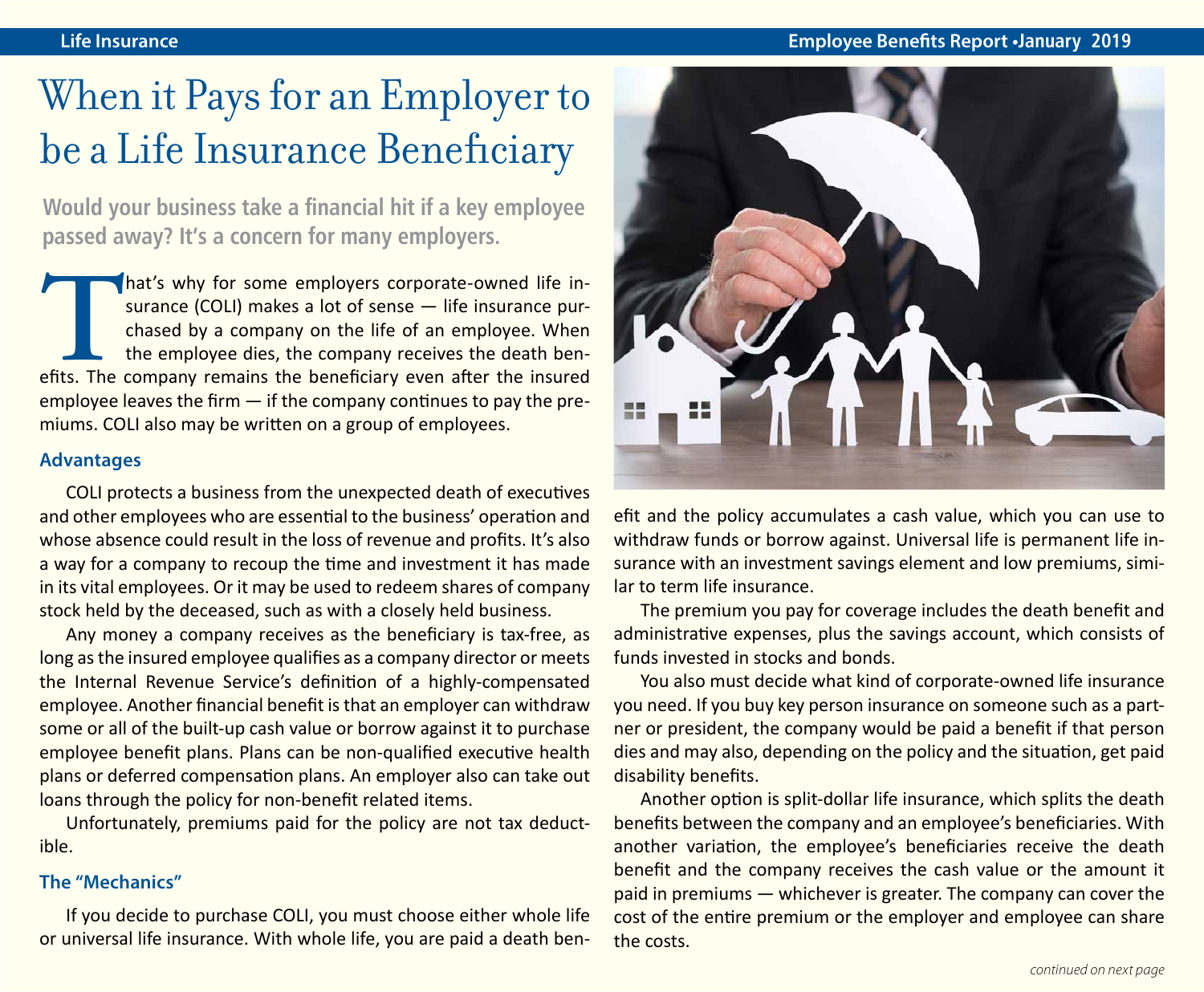#### **Downside**

It probably won't come as a surprise that COLI is controversial. Many people don't appreciate the idea of a business benefiting from the death of an employee.

Also, use of this kind of life insurance was abused in the 1980s and 1990s. Many companies took out policies on thousands of low-level employees without telling them. They justified the practice by claiming that they were using the proceeds to finance the increasing costs of health care and pension obligations.

The practice made headlines in the 1990s when it was reported that Winn-Dixie secretly purchased life insurance, which it referred to internally as "dead peasants insurance," on about 36,000 employees without their permission.

#### **Rules and Regulations**

Congress sought to end abuse in 2006 when it passed the Pension Protection Act. The rules regarding corporate-owned life insurance include requiring:

- $*$  Employers to provide written notice to employees of their desire to make the company the beneficiary of such a policy and how much the company will receive if they die.
- Written consent from employees before the policy is issued.
- $*$  That employers file IRS tax form 8925 at the end of each year. The form reports the number of employees covered by the insurance; the total amount of insurance in force; and whether they have a valid, written consent from each covered employee.

By not following the above provisions, a company with a COLI on an employee or employees will not be able to collect the death benefit if the employees pass away. Please contact us to learn more about COLI and whether it could be useful in your firm.

## What to Expect From the ACA in 2019

**The only thing certain about the Affordable Care Act (ACA) is change. And with a new year comes new compliance deadlines and proposed new rules and regulations. The Trump Administration has signaled its intent to propose legislation to again alter the ACA.** 

Here's what you need to know about health care coverage in 2019.

#### **Compliance Deadlines**

The following are the reporting deadlines for the 2018 tax:

*Furnish Form 1095-C to Employees*

It's imperative that you give your employees Form 1095-C by the March 4, 2019 deadline so they will have the information they need to complete Line 61 on their individual tax returns. Employees must show whether they or their family members had minimum essential coverage the year before.

You must report the following on Form 1095-C:

- **\* Proof of Minimum Essential Cov**erage (MEC)
- **\* Employee ID number**
- \* Social security numbers of the employee and dependents (not spouse)..

If you fail to file and furnish correct information on Form 1095-C, you may be subject to a \$500 penalty per form.

*File Forms 1094-C/1095-C if You are an ALE and Filing by Paper by February 28, 2019*

Just as your employees must show they are in compliance with the Affordable Care Act, you need to show that you are in compliance with the Employer Shared Responsibility Mandate — if you are an Applicable Large Employer (ALE). An ALE is a company with 50 or more fulltime equivalent employees. The ACA defines a full-time employee as one who works 30 hours or more each week.

Code sections 6055 and 6056 of the ACA requires ALEs to provide information about whether they offered affordable minimum essential health coverage (MEC) and enrollment in minimum essential health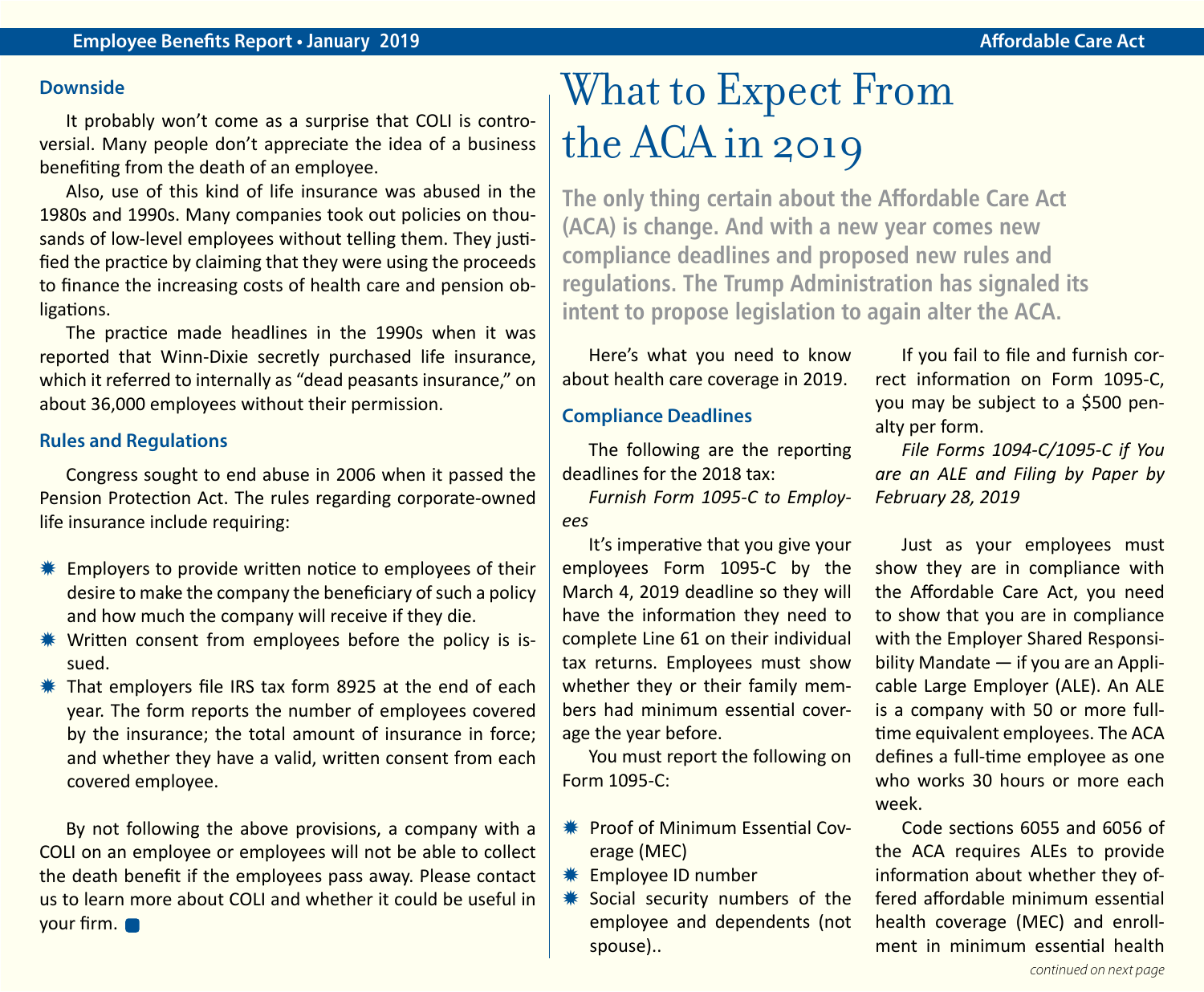#### **Affordable Care Act Employee Benefits Report •January 2019**

coverage for eligible employees.

You may file this form by paper or electronically if you have fewer than 250 employees.

Failure to file complete and accurate Forms 1094-C by the deadline will result in penalties equal to \$250 per form, not to exceed \$3 million per year.

*File Forms 1094-C/1095-C if You are an ALE and Filing Electronically. Monday, April 1, 2019*

Any employer with 250 or more employees must file electronically. By the way April 15 is Tax Day when Individual tax returns are due. Employees should include healthcare coverage information on their individual returns.

#### **The Changing Landscape**

The Trump Administration proposed a rule change that allows large employers to make tax-free contributions to employees who purchase less expensive *short-term health plans*.

Short-term health plans, which are structured like major medical health plans, can provide coverage and save consumers about 50 percent or more when compared to ACA plans. However, they also offer fewer benefits than plans sold on the federal and state Marketplace Exchanges. In addition, the plans are not compliant and individuals with pre-existing conditions can be denied coverage. The premiums, however, are substantially lower.

The proposal would revise the Obama Administration's 2013 rule that allows employers to make a tax-free contribution to employees' premiums for qualified ACA plans that cover pre-existing conditions and include coverage of essential health benefits. Shortterm plans were not included in the rule and would not receive tax benefits.

The 21st Century Cures Act in 2016 allowed small employers to get tax deductions for contributing to employee premiums for short-term plans. If the Administration's proposal is approved, then large employers also would get the tax deductions.

The Administration already acted to make short-term plans more appealing. It expanded the duration of the plans from 90 days to nearly 12 months, with renewal options to extend coverage to three years.

Observers say the decision to extend coverage periods makes short-term plans a viable alternative to COBRA plans. COBRA allows employees to remain on the employer's health insurance plan when they leave the company. However, COBRA plans can be expensive.

Short-term plans also could be a good option for new employees if the company has a 90-day waiting period before health care coverage goes into effect. The plans also can help early retirees who are not yet eligible for Medicare.

According to a senior Administration official, this rule change would empower "workers and employers to make their own decisions with more options." Detractors worry that employees will not realize that these  $plane$  — while cheaper — do not cover the 10 essential health benefits required by the ACA, and they have coverage gaps.



Another factor affecting short-term plans is the Administration's new guidance allowing states to give subsidies to customers of short-term and association plans, which could lower the cost of the plans even more.

Employers also can take advantage of another Trump Administration change: Association Health Plans (AHPs). AHPs allow small businesses, including the self-employed, to band together by geography or industry and obtain health care coverage using the same bargaining power as large employers.

Please contact us if you need further clarification of any of these items.